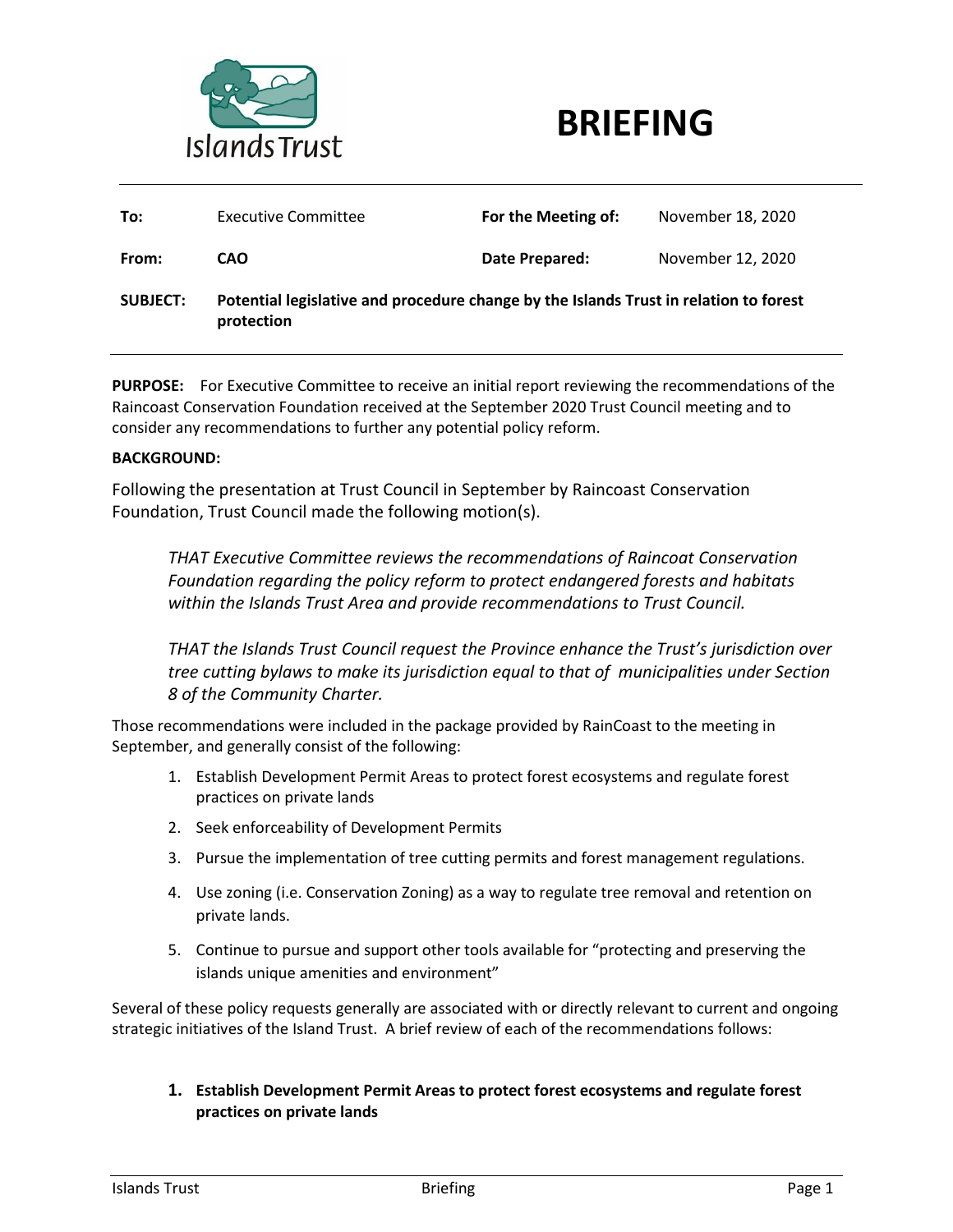The Islands Trust currently has the authority to protect forest ecosystems through the use of development permits. Currently there are forestry DPAs in the Galiano Island and North Pender Island Local Trust Areas. There are however limitations associated with how comprehensive the level of protection can be in the application of DPs to regulate forestry.

In 1997 the Islands Trust lost the case, Denman Island vs 4064 Company. In this matter the LTC established a DP area to protect forest areas and included a specific regime for tree cutting. The landowner challenged the DP, stating that the Trust did not have the authority to regulate forestry on a general landscape level. The courts agreed. Since then the Trust has had more confidence in establishing DPs for very specific forest elements, for instance stands of Gerry Oak or Douglas-fir. Galiano Islands LTC has a general development permit area that covers the island, but has exemptions for certain development and land in Private Managed Forest Land Reserve (PMFL). North Pender LTC has a woodland development permit area to protect woodland strands on the island, with exemptions for certain types of development, and land in PMFL.

Since this ruling, the Province established the Forest Land Reserve (FLR) and then subsequently converted that into Private Managed Forest Land (PMFL), which further protected forestry activities on forest designated lands. Accordingly, to best address the authority to prescribe effective DPs, some accommodation from the current PMFL regime would be needed.

The Islands Trust is currently in discussions with the Ministry of Forests, Lands and Natural Resource Operations and Rural Development (FLNRO), to seek some ability for the Islands Trust and LTCs to have authority over PMFL. Following the meeting between the Executive Committee and with the Minister in September 2020, the Trust shared documentation on how the PMFL Act could be amended to our satisfaction. We await significant uptake on our proposal.

The University of Victoria's Environmental Law Centre opinion provided by Raincoast Conservation Foundation seeks another route, that being amendment of S 29 of the Islands Trust Act to allow LTCs to comprehensively use DPAs to protect forestry areas. This would be a special request given the unique nature of the Islands Trust, as the intention would not be to extend this authority to Regional Districts. This approach could be researched more fully vs other options described in this report, for viability.

Next action: Further review by staff on viability of amendment of S 29 with a referral to Regional Planning Committee.

# **2. Seek enforceability of Development Permits**

This matter is currently under significant discussion with the Ministry of Municipal Affairs and Housing as part of the suite of amendments to the Islands Trust Act that the Islands Trust requested in 2018 and following the Islands Trust's [UBCM resolution](https://www.ubcm.ca/resolutions/ResolutionDetail.aspx?id=5599&index=0&year=&no=&resTitle=&spons=islands%20trust&res=&prov=&fed=&other=&conv=&exec=&comm=&sortCol=year&sortDir=asc) endorsed by UBCM in 2019. We are at an impasse at this time. They indicate that we have the right to enforce development permits via municipal ticketing authorities, whereas staff consider we would have legal vulnerability if we proceeded. Further discussion with the Ministry is scheduled once a Minister has been appointed. At that point the Islands Trust will need to decide whether it initiates a ticketing scheme, with the attendant legal jeopardy, or seeks further legislative changes. AS UBCM endorsed the resolution in support of this initiative, they may be an ally in advocating on this provincially significant issue.

Next action: continued negotiation with the Ministry of Municipal Affairs as part of legislative change.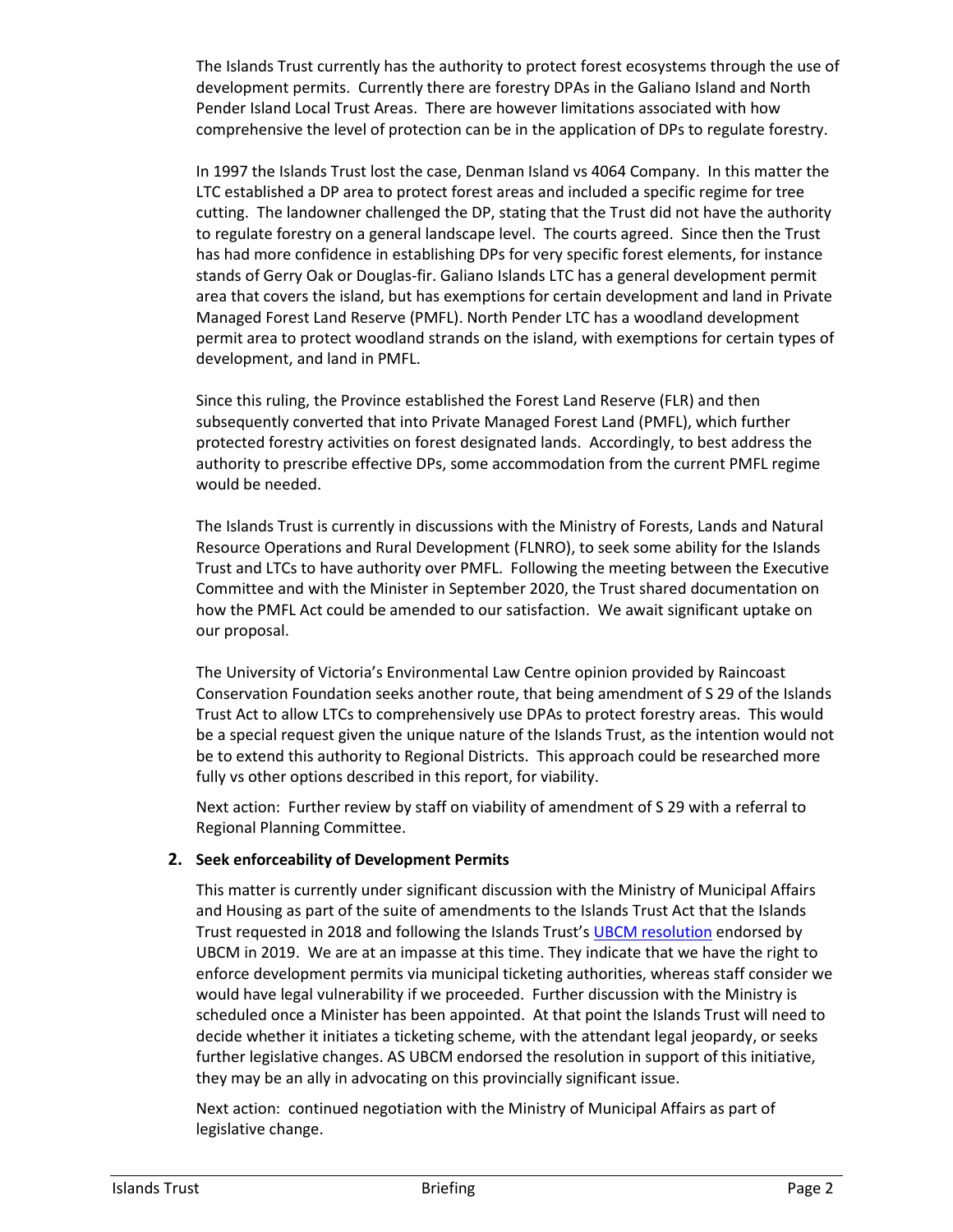3. **Pursue the implementation of tree cutting permits and forest management regulations.** At the September meeting, Trust Council also passed the following specific motion:

*THAT Islands Trust request the Province enhance the Trusts jurisdiction over tree cutting bylaws to make its jurisdiction equal to that of municipalizes under Section 08 of the Community Charter.*

This is explicit direction for the Islands Trust to move forward with advocacy for legislative change to achieve this outcome. This request came during the 2020 Provincial Election period, during which there are no Provincial Ministers. Accordingly staff have written to Ministry staff outlining the request and asking for further meetings to provide detail and indicating that a letter from the Chair would be forthwith to the new Minister. Ministry staff indicated that they look forward to receiving a formal request from the Islands Trust, that the matter of tree cutting is historically complex within the Trust Area and that the current municipal authority is directed towards tree cutting in urban environments. By the time Trust Council meets in December the letter to the Minister should have been sent.

Executive Committee will recall that this request was considered by the last Trust Council as a possible legislative change, however, it was removed as an option based at Trust Council direction. While achieving a similar authority to municipalities under S 8 of the Community Charter would provide an expansion of the ability of LTCs to protect forest lands, Division 7 of the Charter also provides for exclusions (in the municipal context) for woodlots and PMFL, which may have the effect of having us back where we started. It is likely that the Ministry will request more detailed explanation of the Islands Trust's goals and objectives and specific desired authorities if this proceeds.

See Appendix A for a more detailed discussion of this option.

# 4. **Use zoning (i.e. Conservation Zoning) as a way to regulate tree removal and retention on private lands**

There remains opportunities for the use of zoning as protection measures throughout the Trust Area. The current Policy Statement amendment process has the potential to inform OCP amendments and further the ability to use this type of zoning to protect forest lands. Generally, if downzoning is implemented to protect areas of ecological value on private property that restricts the use of land to a public use without the landowner's agreement, there is the possibility of compensation being provided. Landowner agreements avoid the need for compensation and can be realized through conservation covenants, or agreement at the time of a zoning amendment.

Next Action: referral of the issue of conservation zoning to the Regional Planning Committee and Trust Programs Committee for consideration and recommendations to incorporate into a greater number of OCPs.

# **5. Continue to pursue and support other tools available for "protecting and preserving the islands unique amenities and environment"**

This recommendation is central to the ongoing Policy Statement amendment project and the current Strategic Plan which is providing increased focus on model bylaws and a more comprehensive adoption process by LTCs than has been seen in the past. This issue of balancing Trust Council powers with respect to progressive land use policy with the regulatory function of LTCs is a long standing matter at the Trust and this is a current conversation for the working groups of Trust Programs Committee. The Strategic Plan includes the activity: Amend legislation to increase the percentage of the Natural Area Protection Tax Exemption Program (NAPTEP) to act as an incentive for the protection of forest cover for climate change mitigation and adaptation in the Islands Trust Area.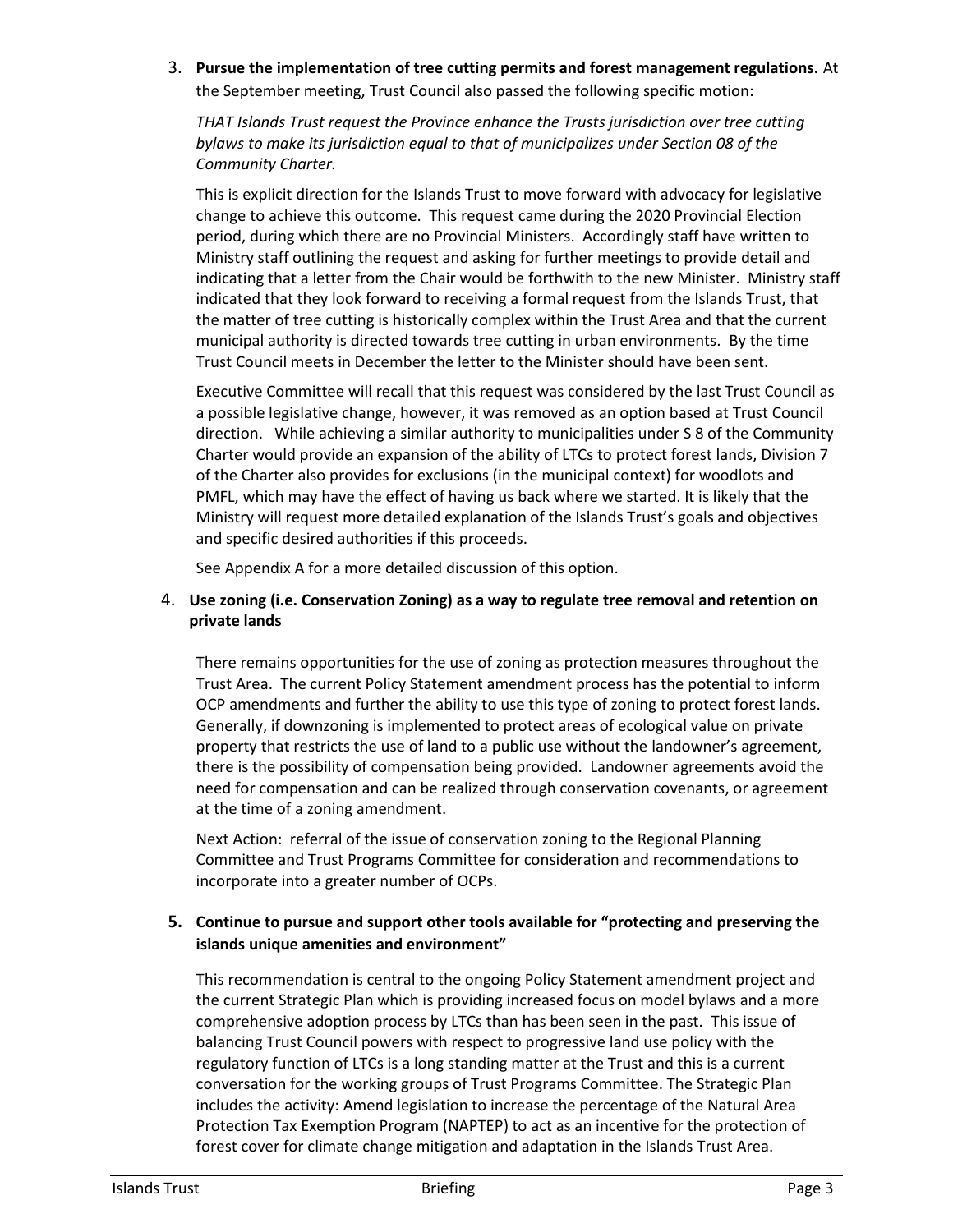Next action: Initiate conversations with Ministry of Finance staff about potential amendments to the NAPTEP regulation.

Next action: Continue to support Trust Program Committee's stewardship education program and improvement to communications to help the public understand their role in preserving and protecting

Next action: Continue to support the Conservancy Board in raising awareness about land protection options.

### **ATTACHMENT(S):**

1. Discussion paper with regard to requesting legislative change to allow for tree cutting regulation

**FOLLOW-UP:** Staff will continue to work on the 'next action' activities noted above.

**Prepared By: R Hotsenpiller**

**Reviewed By/Date: David Marlor, Director, Local Planning Services/ November 12, 2020 Clare Frater, Director, Trust Area Services/November 13, 2020**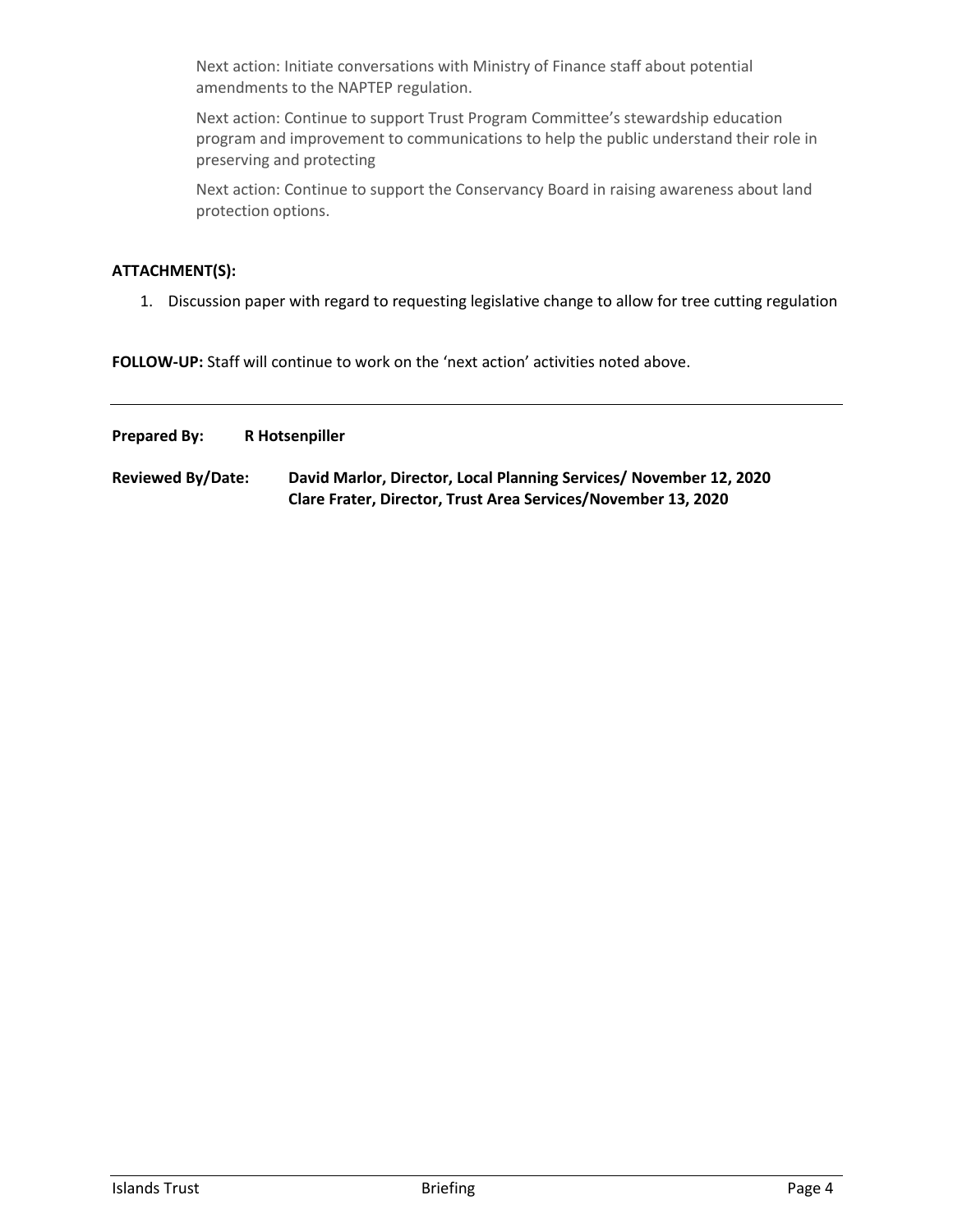# **TREE PROTECTION BYLAW AUTHORITY: LEGISLATIVE CHANGE**

#### **Discussion Paper**

This paper reviews, at a high level, key considerations for requesting legislative change to allow the Islands Trust to regulate tree cutting throughout the Trust Area.

**Amendment sought**: Change in regulation by order-in-council. Lieutenant Governor in Council may make s. 8(3)(c) of the Community Charter apply to LTCs under s.53(2)(j) of the Islands Trust Act.

### **Enabling Legislation:**

- **1)** Under Section 8(3)(c) of the *Community Charter*, municipal councils have the fundamental power to "*by bylaw, regulate, prohibit, and impose requirements in relation to …. trees*."
- **2)** Division 7 Community Charter— Authority in Relation to Trees

### **Restrictions in relation to authority**

**50** (1)A bylaw under section 8 (3) (c) *[spheres of authority — trees]* that is in relation to the protection of trees does not apply to the following:

> (a) land and the trees on it if forestry practices on the land are governed by a tree farm licence, permit or other authority or tenure under the *[Forest](https://www.bclaws.ca/civix/document/id/complete/statreg/96157_00)  [Act](https://www.bclaws.ca/civix/document/id/complete/statreg/96157_00)*;

(b )land and trees on it if section 21 of the *[Private Managed Forest Land](https://www.bclaws.ca/civix/document/id/complete/statreg/03080_01)  [Act](https://www.bclaws.ca/civix/document/id/complete/statreg/03080_01)* applies to the land;

(c) tree cutting or removal that is undertaken by a utility, on land owned or held by the utility, and done for the purpose of safety, maintenance or operation of the utility's infrastructure.

(2) Subject to subsection (3), if a bylaw under section 8 (3) (c) would have the effect on a parcel of land of (a)preventing all uses permitted under the applicable zoning bylaw, or (b)preventing the development to the density permitted under the applicable zoning bylaw, the bylaw does not apply to the parcel to the extent necessary to allow a permitted use or the permitted density.

(3) A bylaw referred to in subsection (2) applies without limit to a parcel if the council, by resolution, commits the municipality to (a)pay compensation to the owner of the parcel for any reduction in the market value caused by the prohibition, or (b)provide, by development permit, development variance permit or otherwise, alternative means for the parcel to be used for a permitted use or developed to the permitted density.

(4) For the purposes of subsection (3), (a) the compensation must be as determined and paid as soon as reasonably possible in an amount set by agreement between the owner and the municipality or, if no agreement is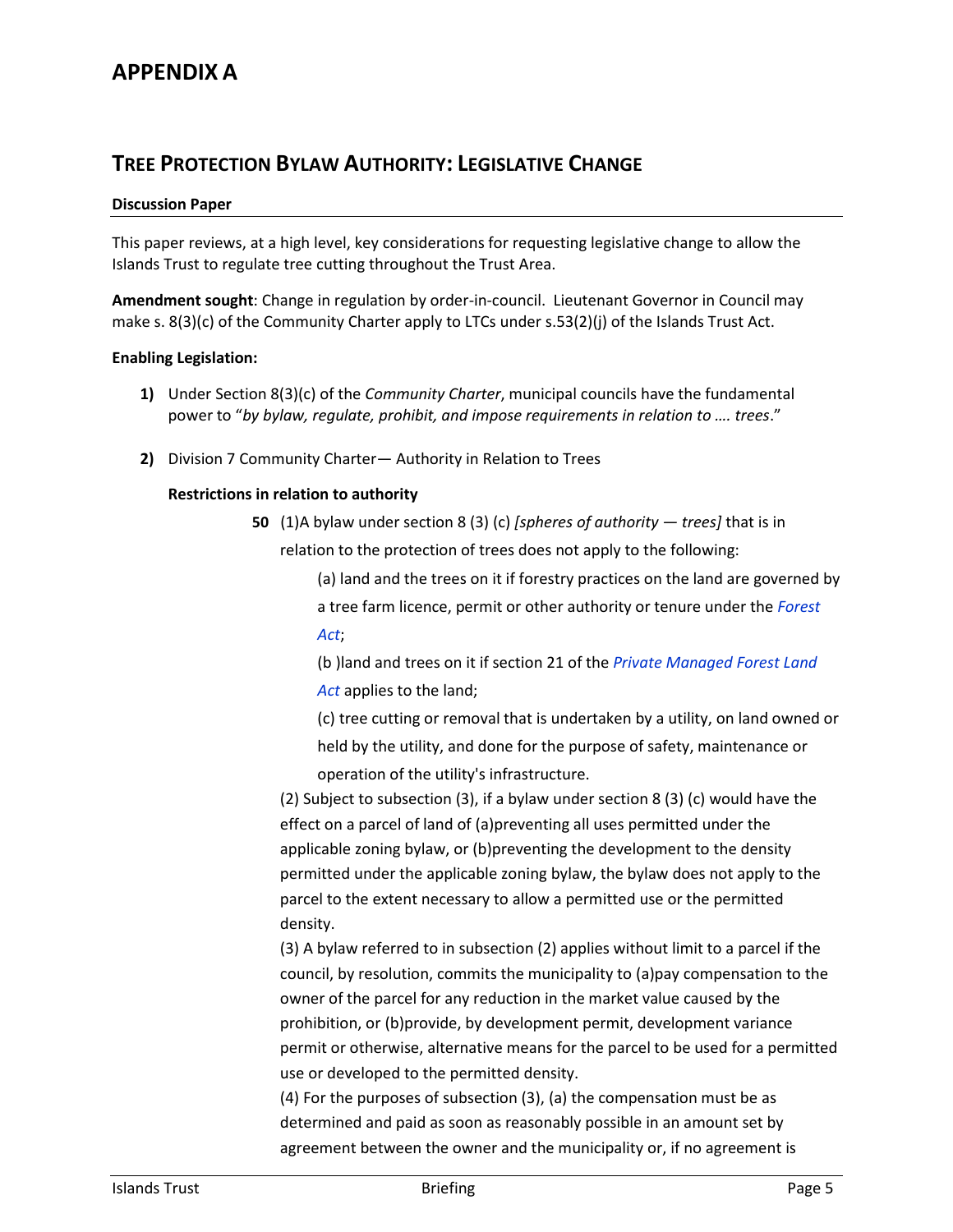reached, by the Supreme Court, and (b)the council may issue a development permit or development variance permit on its own initiative without an application from the owner.

The preceding sections of the Community Charter provide limits to municipal power to regulate trees with regard to lands under the Forest Act, woodlots and PMFL. They also provide instances for compensation associated with any change in designation that results in a market value.

### **Background:**

Prior to 1999, all local governments (including municipalities, regional districts and the Islands Trust) were limited in their powers to regulate tree remove to only those areas considered hazardous. After 1999, amendments to the *Municipal Act, BC Community Charter, and BC Local Government Act (LGA)* provided municipalities (only) with the authority under Section 8 (3) (c) of the *Community Charter*, to regulate or prohibit the cutting and removal of trees on any land within the municipality.

While municipalities were granted a fundamental power to protect, prohibit and regulate the removal of trees, regional districts and the Islands Trust remained limited in their authority, as follows:

- Section 500 of the *LGA* a board (or local trust committee) may, by bylaw, regulate tree or prohibit tree removal in areas of land which they consider "may be subject to flooding, erosion, land slip or avalanche"; and
- Section 527 of the *LGA* local governments may, by bylaw, "require, set standards for and regulate the provision of screening or landscaping for one or more of the following purposes: (a) masking or separating uses; (b) preserving, protecting, restoring and enhancing the natural environment; and (c) preventing hazardous conditions."
- Section 488 of the LGA Designation of Development Permit Areas in an OCP; a development permit may be required for the alteration of land (including tree cutting) in a DPA designated for any of the following purposes:
	- $\circ$  (b) Protection of the natural environment, its ecosystems and biological diversity;
	- o (b) Protection of development from hazardous conditions;
	- $\circ$  (d) revitalization of an area in which a commercial use is permitted;
	- o (h) establishment of objectives to promote energy conservation;
	- o (i) establishment of objectives to promote water conservation;
	- $\circ$  (j) establishment of objectives to promote the reduction of greenhouse gas emissions.

Islands Trust local trust committees generally exercise their authority through the designation of Development Permit Areas (DPAs) for the purpose of protecting development from hazardous condition (e.g. Denman Komas Bluff DPA) or protection of the natural environment, ecosystems and biodiversity (e.g. Galiano Tree Cutting and Removal DPA). They may also include landscaping and screening provisions within their land use bylaws (e.g. Lasqueti *Riparian Areas Regulation* implementation). There is a further opportunity for local trust committees to leverage there DPA powers to protect trees for the purposes of energy conservation, water conservation and GHG emissions reduction.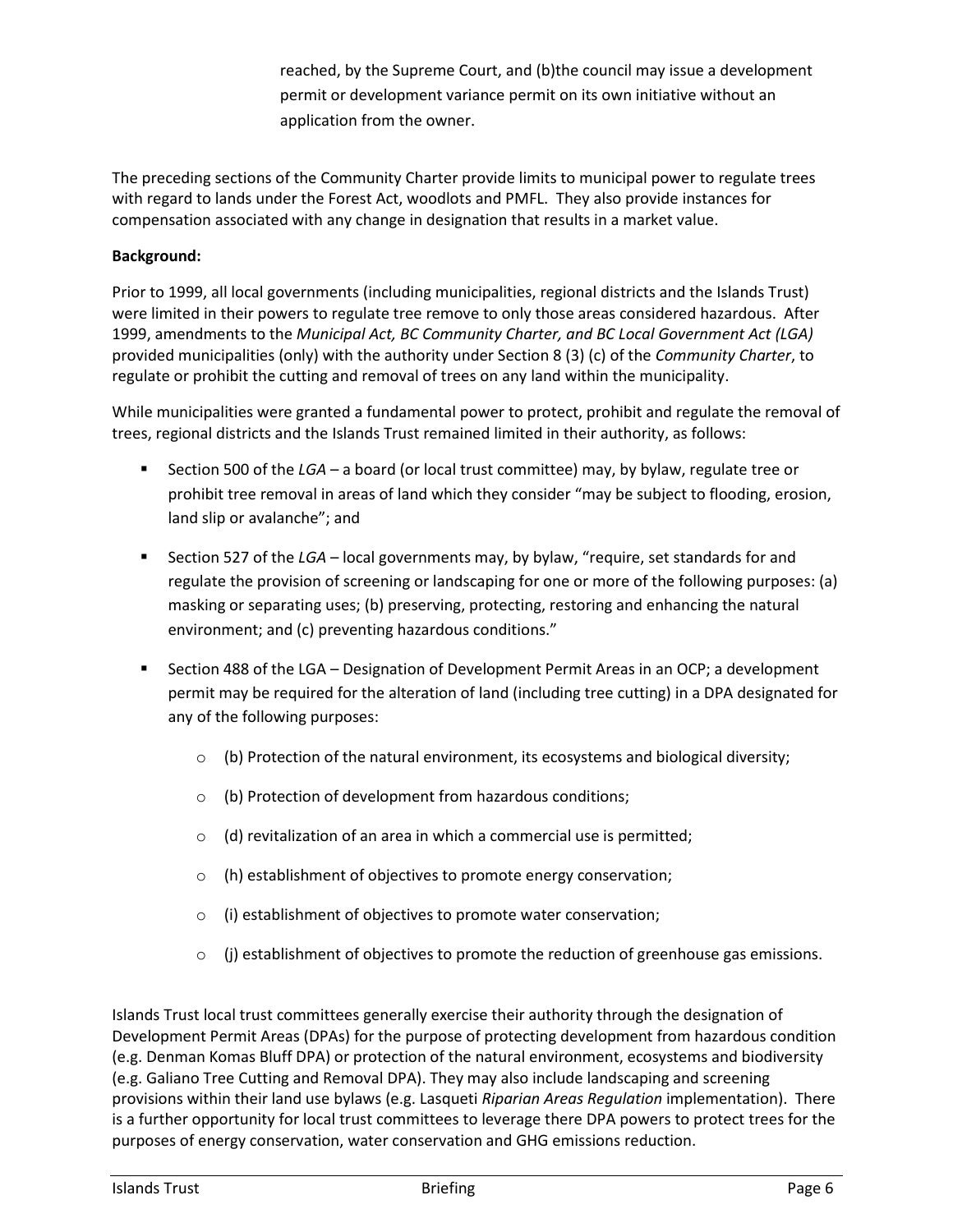# **1. Benefit to the Islands Trust**

The question arises as to what greater benefit could be derived from granting the Islands Trust the same authority as a Municipality under Section 8 (3) (c). While local trust committees may currently adopt tree cutting bylaws in relation to hazardous land or for screening, they do not have the same broad discretion as municipalities. In addition to the ability to regulate tree removal in hazardous areas as per s. 500 of the *LGA,* to regulate screening or landscaping for the purposes noted in s. 527 of the *LGA*, and to designate DPAs which may result in tree protection, the broader power to protect, prohibit or regulate the removal of trees could provide the following benefits:

- Greater control during site development (e.g. establishment of requirements for a minimum treed area or specification of types of trees to be planted, or requirement for disturbed areas to be replanted);
- The ability to regulate the volume or rate of tree removal (e.g. general permission to landowners to remove two trees per year);
- The ability to protect specific varieties of trees, wildlife trees, heritage or culturally-significant landmark trees;
- The ability to require compensation for trees that are removed either through tree replacement or through financial compensation; and
- Greater control over the visual appearance or rural aesthetic qualities of islands, which is intrinsically related to both islanders' quality of life and local economics (i.e. tourism, the arts, recreation, etc.).

# **2. Costs of change, including general resource considerations.**

Provided local trust committees would wish to adopt tree protection bylaws, this would require a community consultation process. Such bylaws should reflect community goals and objectives for tree protection and, more broadly, conservation. Community consultation would logically be led by Islands Trust planners or consultants.

Once adopted, tree protection bylaws would need to be administered by Islands Trust staff. This would ideally include a certified arborist to review tree permits and to conduct any necessary inspections prior to or following tree removal or planting. On the applicants' side, it is anticipated that professionals such as arborists or foresters would need to be retained in order to advise on tree health assessment, and removal, retention and replanting options and plans.

Furthermore, tree protection bylaws would require a combination of education and enforcement in order to be effective.

# **3. Risks or challenges of change.**

A significant challenge would be obtaining public buy-in regarding the adoption of tree protection bylaws. Many islanders believe that they are already good stewards of their land and do not wish to have further regulations imposed upon them. Particular challenges would need to be overcome dealing with waterfront property owners with property rights as they relate to their ability to maintain views as justified by their property values and taxes.

In unserviced areas such as Lasqueti Island, there is a particular challenge related to the use of trees as a source of heat energy. It is expected that many islanders would be opposed to a tree protection bylaw that would limit their ability to cut trees for firewood.